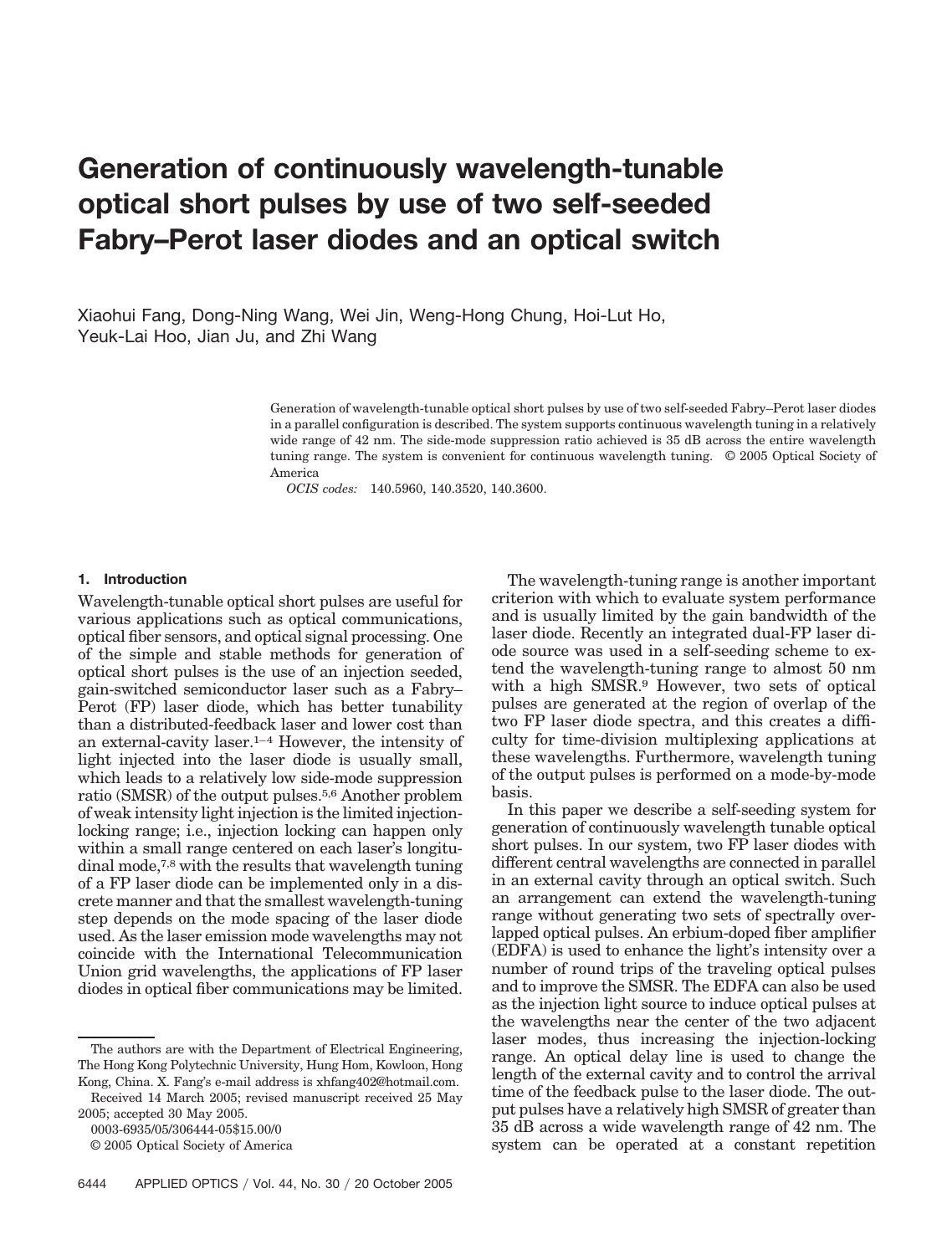

Fig. 1. Experimental setup for the generation of continuously wavelength-tunable optical short pulses. PCs, polarization controllers.

frequency and therefore is convenient for wavelength tuning.

## **2. Continuous Wavelength Tuning of an Injection-Seeded Fabry–Perot Laser Diode**

In external injection locking, when a single-mode semiconductor laser is considered, the locking range of an injection-seeded, gain-switched slave laser diode is given by detunings  $|\Delta \omega| < \Delta \omega_L$ <sup>7</sup>, where

$$
\Delta \omega = \omega_m - \omega_s, \tag{1}
$$

$$
\Delta \omega_L = \frac{k_m E_m}{R_s} \sqrt{1 + \alpha^2}.
$$
 (2)

 $\omega_m$  is the angular frequency of the master laser,  $\omega_s$  is the angular frequency of the slave laser,  $k_m$  is the injection strength,  $E_m$  is the injected field,  $R_s$  is the intensity of light of the slave laser diode in the on state, and  $\alpha$  is a linewidth enhancement factor that is determined by the laser diode. Equation (2) is also favorable for a self-seeding scheme. From Eq. (2) it was found that the ratio  $E_m$ :  $R_s$  should be high enough to produce a large locking range, from which we can deduce that, in a self-seeding scheme, the higher the intensity of feedback than that of the laser diode emission, the larger the locking range that can be obtained. In our experiment a multimode FP laser



Fig. 2. Spectra of output from two gain-switched FP laser diodes.



Wavelength (nm)

Fig. 3. Spectra of output pulses for the wavelengths at the laser modes: wavelengths (a) 1525.08 nm, (b) 1535.05 nm, (c) 1550.50 nm, and (d) 1561.75 nm.

diode is used instead of a single-mode laser diode to produce a wide wavelength-tunable range.

#### **3. Experiment**

Figure 1 shows our experimental setup for generation of continuously wavelength-tunable optical short pulses. Two commercial FP laser diodes, FP1 and FP2, with central wavelengths of 1535 and 1558 nm and threshold current 14 and 10 mA, respectively, and a mode spacing of  $\sim$ 1.1 nm are employed. The laser diodes are both gain switched to produce a multimode optical pulse output. A radio frequency electrical sinusoidal signal with power of  $\sim$ 12 dBm together with dc biased cur-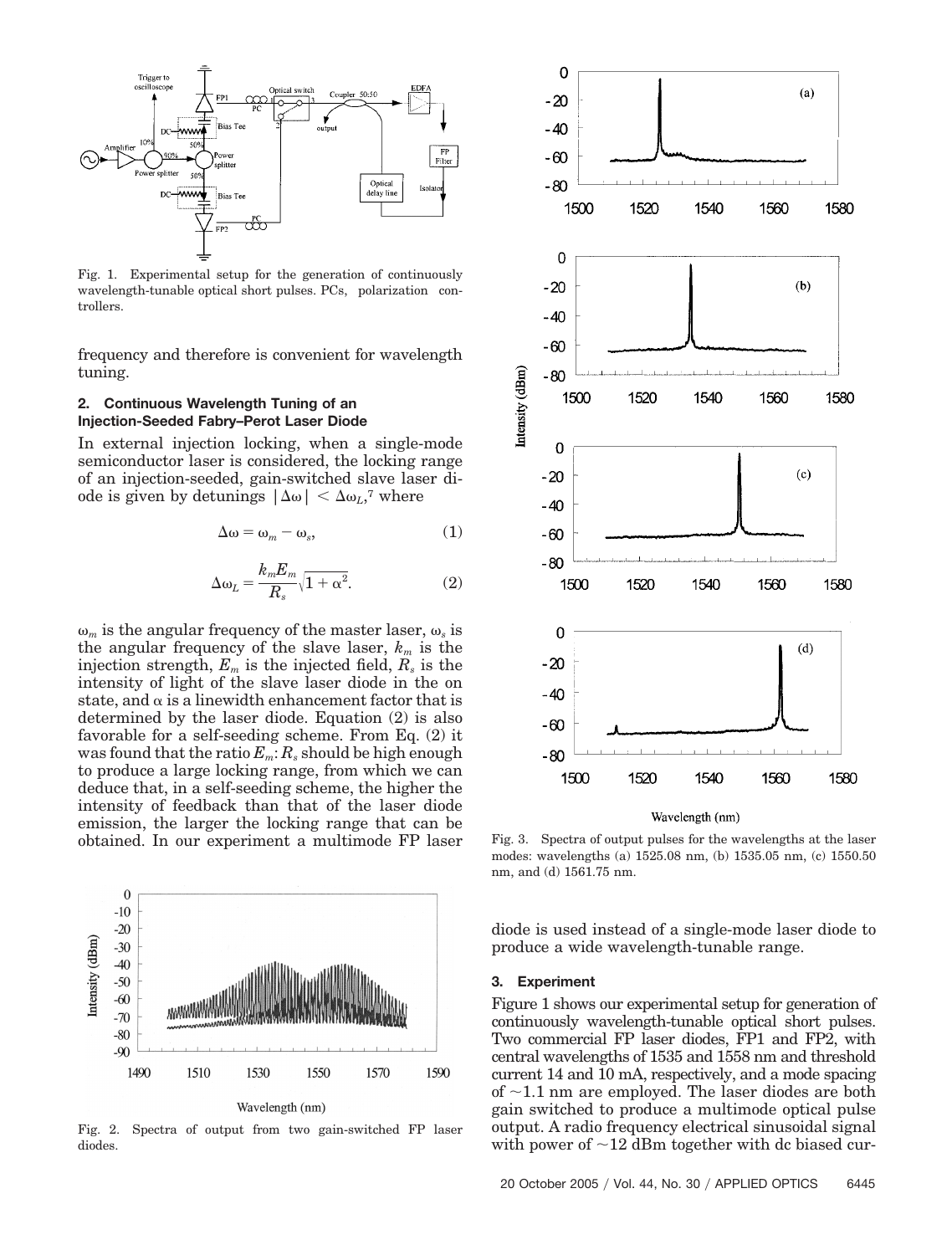

Fig. 4. Spectra of output pulses for the wavelengths between two adjacent laser modes wavelengths: (a) 1525.60 nm, (b) 1535.43 nm, (c) 1550.95 nm, and (d) 1562.28 nm.

rent of 14 mA (for FP1) and 11 mA (for FP2) is employed via two bias tee circuits. A constant repetition frequency of 2205.10 MHz is maintained during the system's operation.

Which of the two FP laser diodes is used in the self-seeding operation is determined by the optical switch. This setup provides a wider wavelengthtuning range than that with one FP laser diode without generating two sets of optical pulse trains with the same wavelengths but at different times.

The output of FP1 is amplified by the EDFA with a gain of approximately 15–20 dB via a coupler (50:50)



Fig. 5. Waveforms of the output optical pulse trains at wavelengths (a) 1535.05 and (b) 1535.43 nm.

and then sent to a tunable optical FP filter with bandwidth of 32 GHz. Adjusting the optical delay line causes the optical pulse that is fed back to the gainswitched FP1 to arrive when the next pulse is going to build up, thus producing a single-wavelength optical pulse emission. When the filter is set to the wavelength near the center of the two adjacent FP modes, the output of the filter is just an amplified spontaneous emission from the EDFA, which is directed to the FP laser diode to form a stable injectionseeded optical pulse train. To achieve a high SMSR at these wavelengths, a high EDFA gain  $(\sim 25 \text{ dB})$  is needed. The stimulated single-wavelength optical pulses are further enhanced by the EDFA and then pass through the filter before being extracted via the coupler as the system's output.

The system also forms a fiber ring laser. When the repetition frequency is a multiple of the fundamental frequency of the ring laser, active mode locking occurs and the pulses become their narrowest. A polarization controller is used to improve the SMSR of the output pulses. The spectra and the waveform of the output pulses are displayed by use of an optical spectrum analyzer with 0.08 nm resolution and a highspeed optical sampling oscilloscope.

#### **4. Results and Discussion**

The multimode output spectra from the two gainswitched FP laser diodes are shown in Fig. 2. The central wavelengths are located at 1535.9 and 1558.2 nm. There is a spectral overlap between the two laser diodes. The spectra of the single-wavelength pulses that correspond to the injection on the FP laser mode are shown in Fig. 3, where Figs. 3(a) and 3(b) are arbitrarily selected injection-seeded outputs of FP1 and the wavelengths are located at 1525.08 and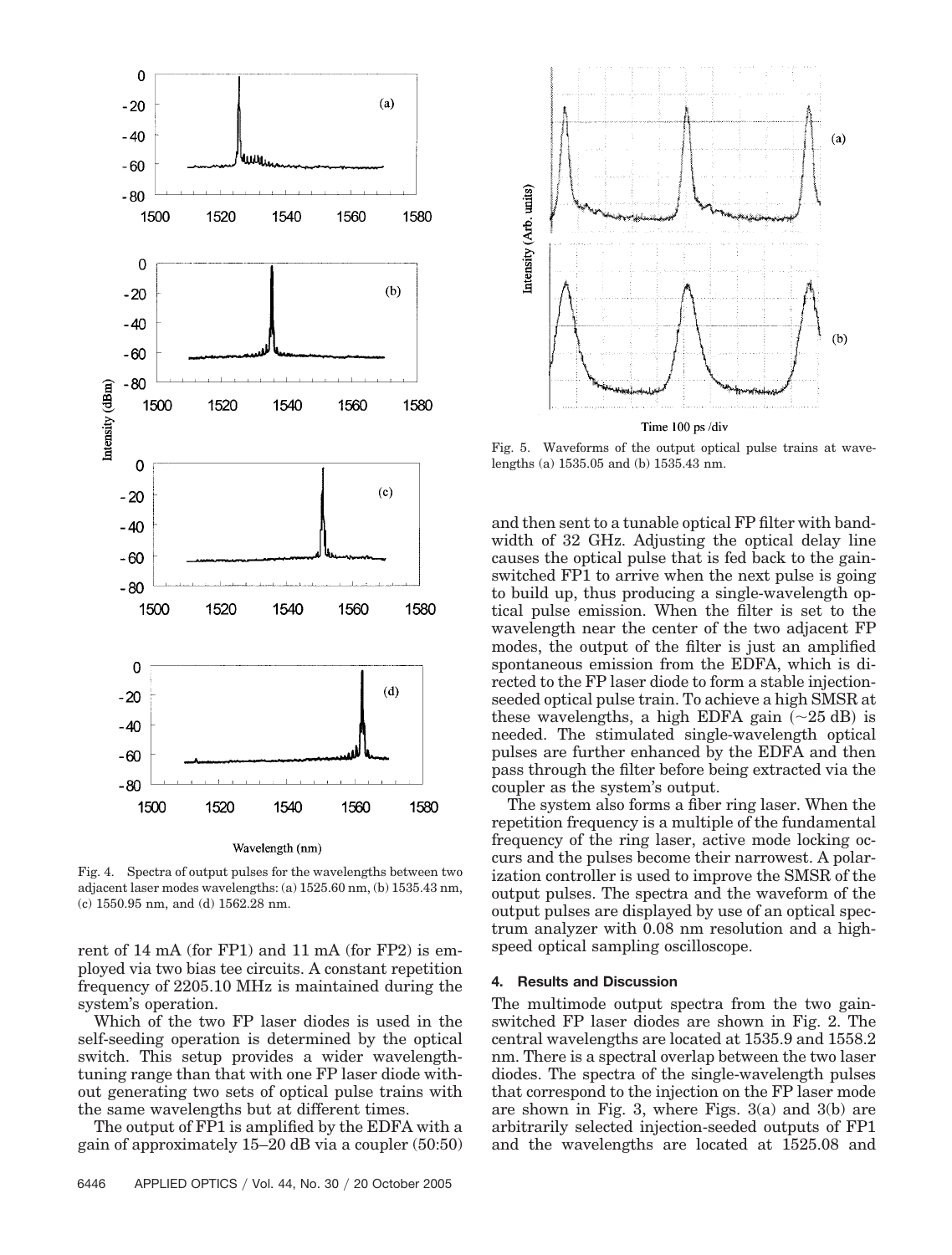

Fig. 6. Output spectra showing continuous wavelength tuning with 11 tuning steps in a small wavelength region of 1.1 nm from 1532.69 to 1533.75 nm.

1535.05 nm. Figures 3(c) and 3(d) are the outputs of FP2 at 1550.50 and 1563.2 nm, respectively. The SMSRs achieved are  $\sim 50.1, 51.2, 51.5,$  and 47.4 dB respectively. When the operating wavelengths are near the center of the two adjacent FP modes situated at 1525.60, 1535.43, 1550.95, and 1562.28 nm, respective SMSRs of 42.0, 41.2, 40.4, and 35.7 dB can be observed (Fig. 4). Injection-seeded output originates mainly from the amplified spontaneous emission of the EDFA. The waveforms of the output pulse trains that correspond to the spectra shown in Figs. 3(b) and 4(b) are illustrated in Fig. 5. In Fig. 5(a) the FWHM value of the pulse width is  $\sim$ 32 ps, where the actively mode-locked fiber ring laser locks the phase of the injection-seeded FP mode.8 In Fig. 5(b) a FWHM value of  $\sim$ 85 ps is obtained, mainly owing to the pulse that originated from the amplified spontaneous emission of the EDFA.

The continuous wavelength-tuning capability of the system is shown in Fig. 6. A wavelength-tuning step of less than or close to 0.1 nm (limited by the resolution of optical spectrum analyzer) is used in the two adjacent FP modes with a wavelength range of  $\sim$ 1.1 nm, between FP mode *M* at 1532.69 and FP mode  $M + 1$  at 1533.75 nm. During tuning, it was found that the PC need not be changed when the injection-seeded pulse is close to the mode wavelength. When the wavelength is shifted away from



- $\Box$  SMSR near the center of two adjacent laser modes when FP2 is connected in the system
- SMSR at the laser modes when FP1 is connected in the system  $\mathbf{u}^{\prime}$
- SMSR at the laser modes when FP2 is connected in the system  $\Box$
- ٠ Output power near the center of two adjacent laser modes when FP1 is connected in the system
- $\Diamond$  Output power near the center of two adjacent laser modes when FP2 is connected in the system
- Output power at the laser modes when FP1 is connected in the system
- Output power at the laser modes when FP2 is connected in the system

Fig. 7. SMSR and average power of optical pulses obtained at several wavelengths.

the mode by 0.3–0.4 nm, the PC should be adjusted because the refractive index between the two adjacent FP modes is different from that at the FP modes. A SMSR of greater than 40 dB is shown in Fig. 6. As can be seen, a relatively wider spectral bandwidth is obtained at the wavelengths near the laser modes because active mode locking of the fiber ring laser modes occurs on these FP modes.

Figure 7 shows the SMSR and average power of output pulses obtained at several wavelengths. The SMSR and the average power of the output pulses obtained when FP1 is connected to the external cavity are within the wavelength range 1522.8–1545 nm, and those obtained when FP2 is connected into the external cavity are in the range 1546–1564.5 nm. It can be observed that, at the laser mode wavelengths, the SMSR is slightly higher, while the average power of the output pulses is slightly smaller, than those away from the laser modes, which is so because there is a stronger reflection from the FP laser cavity for wavelengths away from the modes than for those at the modes. (The cavity of the FP laser diode can also be considered a FP interferometer: When a light beam is injected into this laser diode, each free-running mode of the FP laser diode corresponds to a transmission peak of the FP interferometer, and the center of the two adjacent FP modes corresponds to a reflection peak of the FP interferometer.) A SMSR greater than 35 dB is achieved across a wavelength range of 42 nm at a constant repetition frequency of 2205.10 MHz. The wavelength tuning range is limited by the gain profile of the EDFA, which falls sharply outside the range 1520–1560 nm.

#### **5. Conclusions**

We have demonstrated a self-seeding system for generation of continuously wavelength-tunable optical short pulses. The system consists of two Fabry–Perot laser diodes connected in parallel with an optical